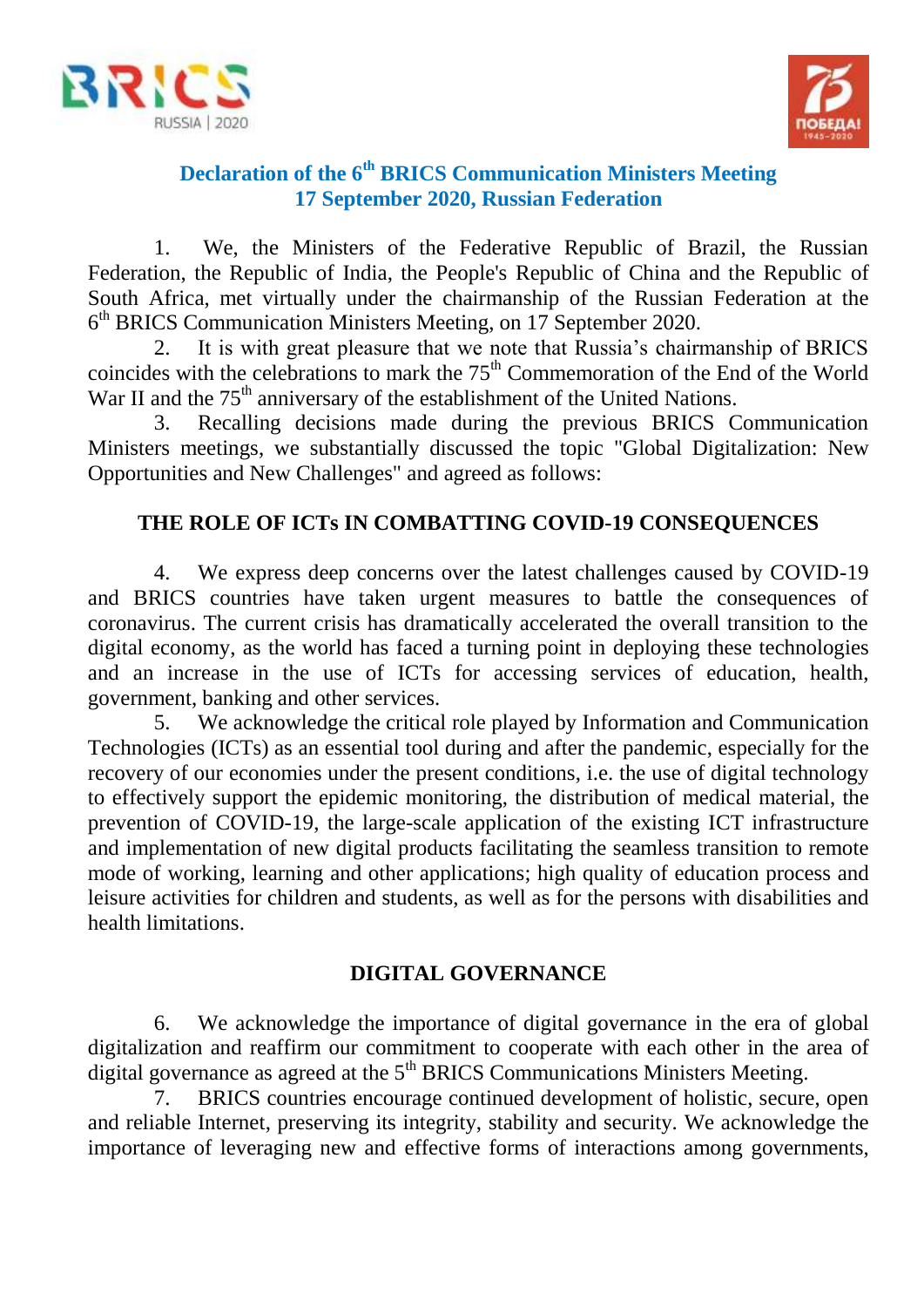businesses, technical community of BRICS countries and other relevant international organizations in the interest of building the Internet ecosystem.

8. We encourage relevant public institutions and private sectors of BRICS countries to undertake awareness and prevention campaigns to increase public awareness on risks and threats caused by the misuse of ICTs.

9. We encourage the effective protection of personal data on the Internet by addressing the challenges related to cross border data flow in accordance with relevant applicable legal frameworks. The increased use of ICTs also led to increased awareness of the need for personal data protection and other confidential information. We recognize the importance of privacy and data protection in the digital identification systems. It is in our interest that digital identification systems become trustworthy, bring real benefit and are used for good of each individual.

10. We express our concern that the issue of child protection from online content harmful for their health and development still exists. It is our intention to cooperate with each other to develop initiatives aimed at ensuring safety of the minors on the Internet, to share best practices, organize preventive activities, strengthen interaction among public and other non-public organizations, information dissemination promoters and web hosting providers.

11. We note the work of the International Telecommunication Union aimed at confidence building and security in the use of ICTs and results of the World Summit on the Information Society (WSIS). We encourage BRICS countries to organize contests among interested group experts, students in order to increase readiness in the use of ICTs.

12. In the era of globalization and digitalization we encourage efforts to support and preserve the national socio-cultural heritage, traditions as well as multilingualism in the digital environment, by making use of advanced information technologies.

13. We invite the Digital BRICS Task Force (DBTF) to include in its work program the subject of digital governance, sharing experiences and best practices for the benefit of all BRICS countries.

### **THE ROLE OF DIGITAL ECONOMY IN ACHIEVING THE SUSTAINABLE DEVELOPMENT GOALS**

14. We recognize the role of digital economy as an important tool for modernization and transformation of the industry, promotion of inclusive economic growth, facilitation of the decision-making process and stimulation of the national economies to meet the 2030 Agenda for Sustainable Development Goals.

15. We recognize that the outcomes of the World Summit on the Information Society (WSIS, 2003 – Switzerland; 2005 – Tunis) are closely linked to the SDGs and consider it timely to take stock of WSIS to identify the necessary actions to achieve the SDGs around the world.

16. We believe that it is necessary to lay special stress on improving the access and connectivity of people living in rural areas, as well as groups of persons with disabilities, to the Internet.

17. We also believe that it is necessary to develop an infrastructure providing wide penetration of broadband access, including paying special attention to the last mile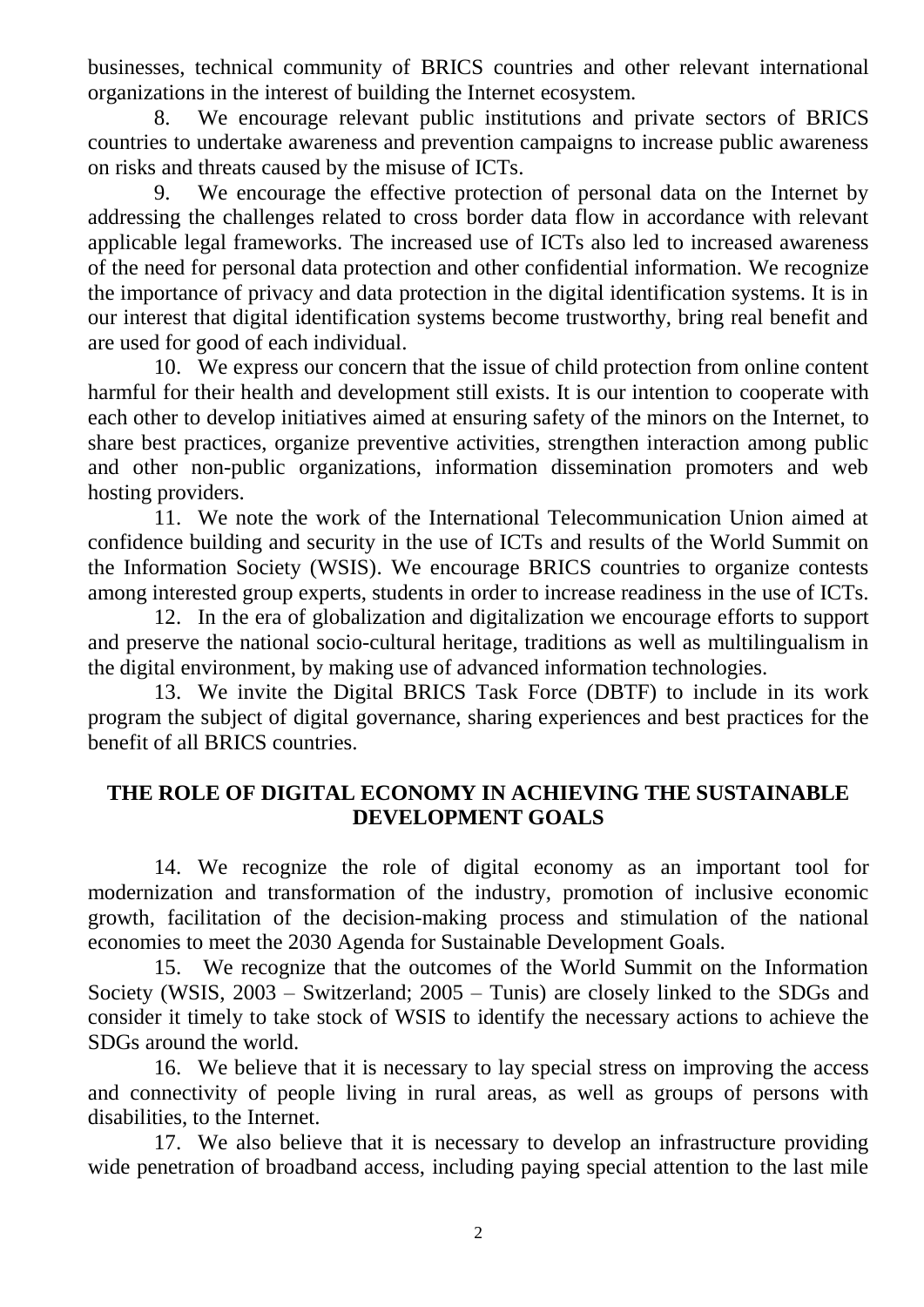connection, based on the principles of openness, fairness and non-discrimination. We also acknowledge that one of the key factors is the adaptation of the population to the changes of the digital age in terms of acquiring the necessary skills and knowledge, building trust in new technologies.

### **ARTIFICIAL INTELLIGENCE**

18. We recognize the rapid developments and huge potential of artificial intelligence (AI) technologies and its value to economic growth. We also recognize the need to cooperate with each other to build trust and accountability in AI, to maximize its potential for the benefit of society and humanity.

19. We recognize the potential of AI technologies in helping accelerate an inclusive economic growth and realize the SDGs at the global stage, and its potential to bring great benefits to marginalized societies of BRICS countries.

20. We encourage the BIFN to contribute to the cutting-edge research and development of AI technologies and to spur AI innovation and development in BRICS countries.

# **INTERNATIONAL ELECTROMAGNETIC SAFETY AND ENVIRONMENT**

21. We note the concerns on electromagnetic field (EMF) exposure due to expansion and densification of mobile radio access networks with the continuous advancement of telecom technologies, and the need to address these concerns by comprehensive study of EMF exposures, with the participation of regulatory bodies, public sector, scientific institutes, academia, telecom industry and civil society of BRICS countries.

22. We encourage the BIFN to include the study of EMF exposures in its work program, aiming at, promoting sharing of best practices and proposing other methods that would provide consumers with sufficient information to have a better understanding of these technological advancements.

### **STOCKTAKING OF THE IMPLEMENTATION AND THE WAY FORWARD**

23. We recall the decision at the  $4<sup>th</sup>$  BRICS Communication Ministers Meeting to strengthen the commitment in previous BRICS Communications Ministers Meeting, and further recognize the need for improving the Working Group on ICT cooperation to hold regular interaction to take stock of the decisions taken and the status of their implementation.

24. We are committed to improving continuous cooperation between BRICS members in ICT activities in international organizations and multilateral forums, such as the International Telecommunications Union and other organizations.

25. We support for the advancement of the BRICS Partnership on New Industrial Revolution (PartNIR), and commend the work done by the  $2<sup>nd</sup>$  PartNIR Advisory Group Meeting held in Brasilia in September 2019, which approved the Terms